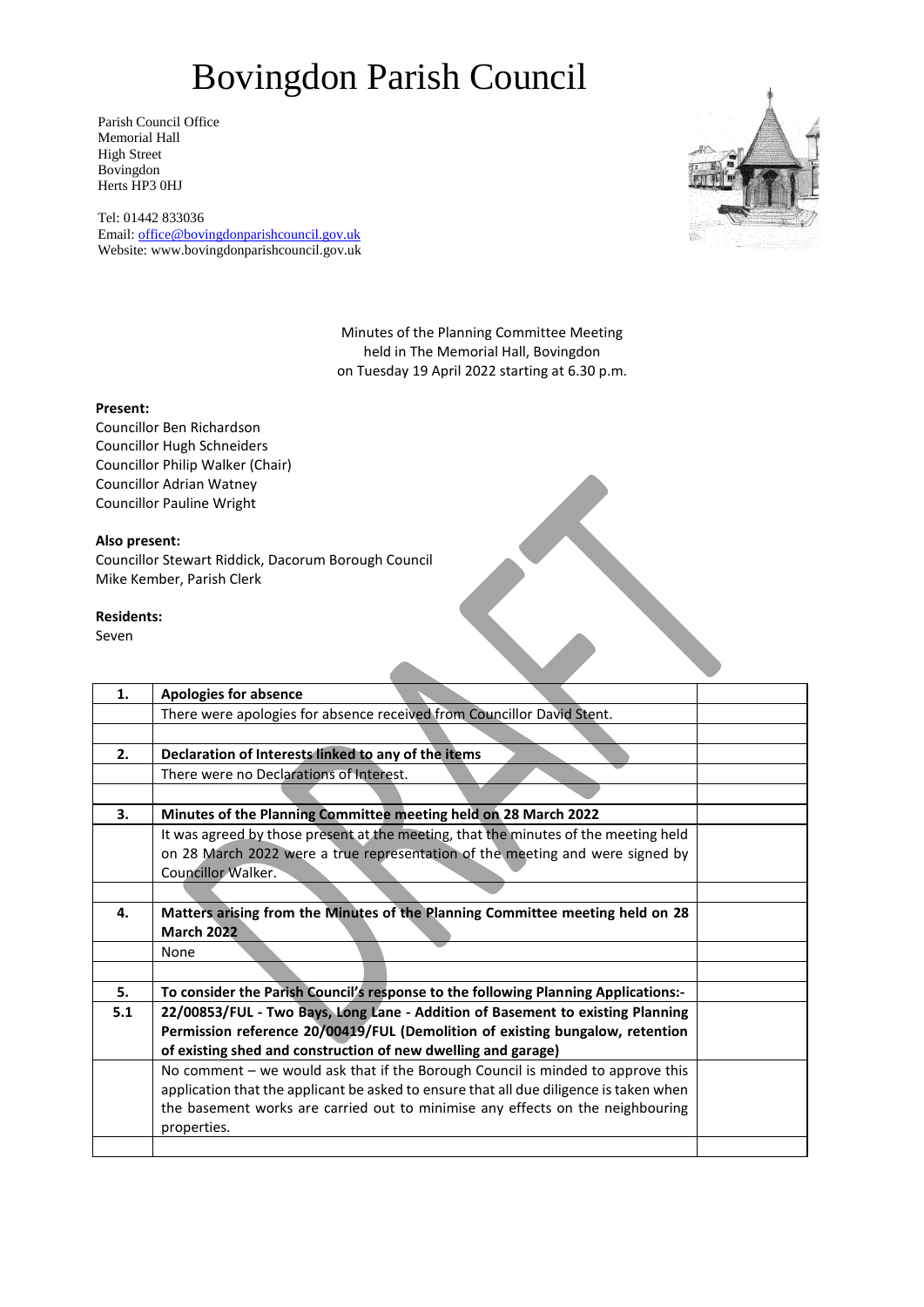Parish Council Office Memorial Hall High Street Bovingdon Herts HP3 0HJ

Tel: 01442 833036 Email: [office@bovingdonparishcouncil.gov.uk](mailto:office@bovingdonparishcouncil.gov.uk) Website: www.bovingdonparishcouncil.gov.uk



| $5.2$ | 22/00898/FUL - Dudley Cottage, 12 Dudley Close - Construction of one new three-                                                                         |  |
|-------|---------------------------------------------------------------------------------------------------------------------------------------------------------|--|
|       | bedroom dwelling. (amended scheme)                                                                                                                      |  |
|       | Object $-$ over development and does not meet the parking standards for a three                                                                         |  |
|       | bedroom house.                                                                                                                                          |  |
|       |                                                                                                                                                         |  |
| 5.3   | 22/00995/TPO - 9 Hawkins Way - Felling of ash tree                                                                                                      |  |
|       | Insufficient information on application to consider this.<br>Further plans and                                                                          |  |
|       | information required to allow a considered response.                                                                                                    |  |
|       |                                                                                                                                                         |  |
| 5.4   | 22/00882/FHA - Greymantle, Hempstead Road - Demolition of garage, side                                                                                  |  |
|       | extension and loft conversion to create larger dwelling<br>Object - over development and inappropriate in relation to neighbouring properties.          |  |
|       | The drawings submitted with the application are inaccurate and do not provide                                                                           |  |
|       | sufficient detail of dimensions, scale, etc.                                                                                                            |  |
|       |                                                                                                                                                         |  |
| 5.5   | 22/00883/LDP - Greymantle, Hempstead - Road Construction of 2 outbuildings                                                                              |  |
|       | Object - over development and inappropriate in relation to neighbouring properties.                                                                     |  |
|       | The drawings submitted with the application are inaccurate and do not provide                                                                           |  |
|       | sufficient detail of dimensions, scale, etc.                                                                                                            |  |
|       |                                                                                                                                                         |  |
| 5.6   | 22/00869/FHA - Greymantle, Hempstead Road - Construction of two outbuildings                                                                            |  |
|       | Object - over development and inappropriate in relation to neighbouring properties.                                                                     |  |
|       | The drawings submitted with the application are inaccurate and do not provide                                                                           |  |
|       | sufficient detail of dimensions, scale, etc.                                                                                                            |  |
|       |                                                                                                                                                         |  |
| 5.7   | 22/00856/FUL - 71 Green Lane - Construction of 3 bedroom detached dwelling                                                                              |  |
|       | Object - overdevelopment and inappropriate for site. The application states that it                                                                     |  |
|       | is for a bungalow although the drawings show a large detached house, which is over                                                                      |  |
|       | bearing on neighbouring properties.                                                                                                                     |  |
|       |                                                                                                                                                         |  |
| 5.8   | 22/01021/LDP - 26 Eastnor - Operations to convert the existing roof loft for<br>habitable accommodation, Rear Roof Dormer Extension and installation of |  |
|       | Skylights in the existing main roof                                                                                                                     |  |
|       | No comment                                                                                                                                              |  |
|       |                                                                                                                                                         |  |
| 5.9   | 22/00424/LBC - Primrose Cottage, 44 Chipperfield Road - Creation of drop kerb and                                                                       |  |
|       | driveway                                                                                                                                                |  |
|       | No comment in principle $-$ although concern about height of kerb and setting a                                                                         |  |
|       | precedent for neighbouring properties. According to our records this land is                                                                            |  |
|       | Manorial Waste and, therefore, consent may be required from the Lord of the                                                                             |  |
|       | Manor.                                                                                                                                                  |  |
|       |                                                                                                                                                         |  |
| 5.10  | 22/00423/FHA - Primrose Cottage, 44 Chipperfield Road - Creation of drop kerb                                                                           |  |
|       | and driveway                                                                                                                                            |  |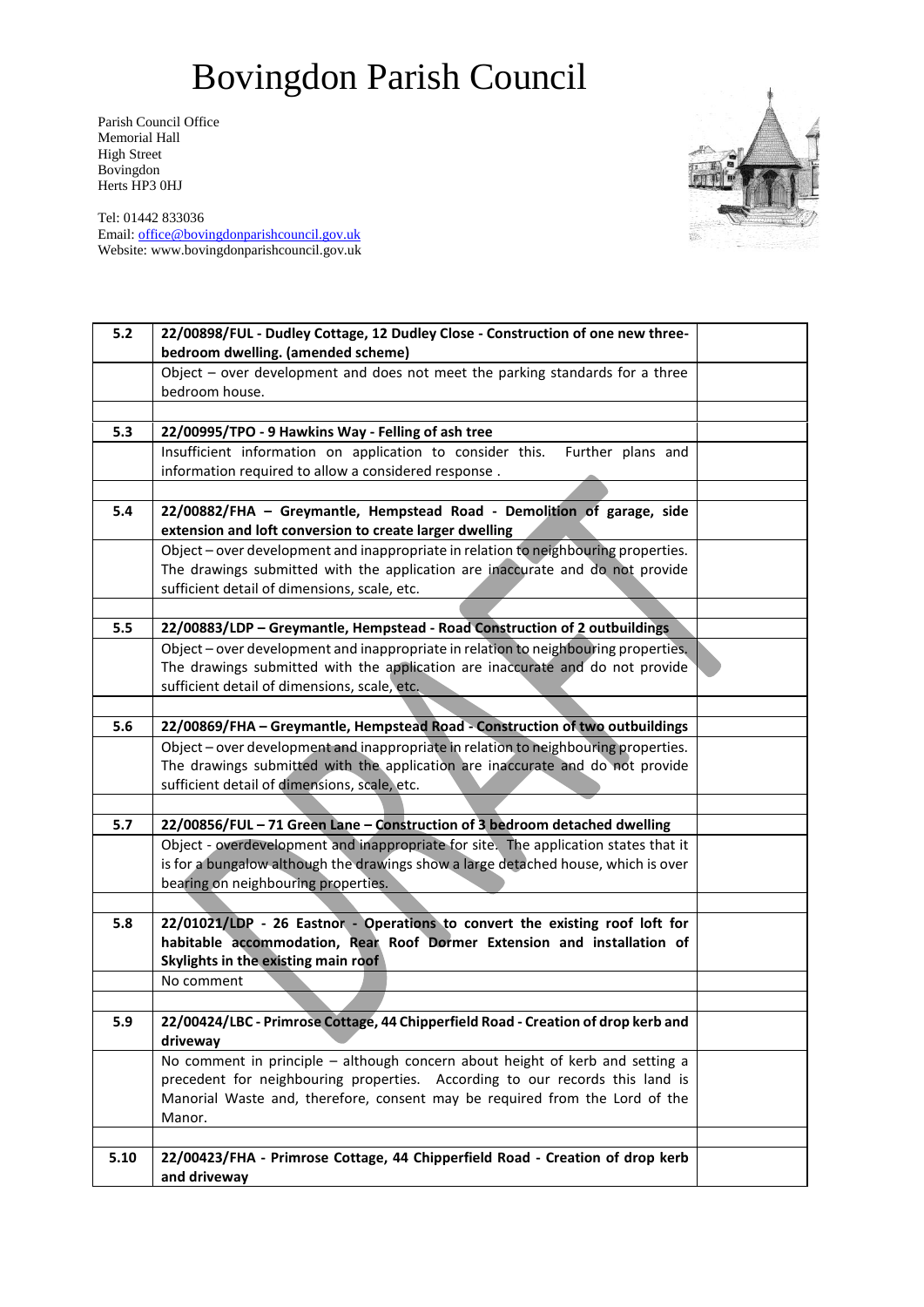Parish Council Office Memorial Hall High Street Bovingdon Herts HP3 0HJ



Tel: 01442 833036 Email: [office@bovingdonparishcouncil.gov.uk](mailto:office@bovingdonparishcouncil.gov.uk) Website: www.bovingdonparishcouncil.gov.uk

|       | No comment in principle - although concern about height of kerb and setting a            |  |
|-------|------------------------------------------------------------------------------------------|--|
|       | precedent for neighbouring properties. According to our records this land is             |  |
|       | Manorial Waste and, therefore, consent may be required from the Lord of the Manor        |  |
|       |                                                                                          |  |
| 5.11  | 22/00578/FUL - Shothanger House, Box Lane - Construction of a new dwelling,              |  |
|       | including a new vehicle access, demolition of existing outbuildings and cessation        |  |
|       | of existing vehicle repair and sales business (Amended / additional plans)               |  |
|       | No comment - however the revised landscaping plan is an improvement on the               |  |
|       | previous application.                                                                    |  |
|       |                                                                                          |  |
| 6.    | To note the outcome of planning applications considered by Dacorum Borough<br>Council :- |  |
| 6.1   | 22/00272/FHA - 7 Newhouse Road - Proposed Single Storey Rear Extension and Front         |  |
|       | Porch - GRANTED (BPC Support)                                                            |  |
|       |                                                                                          |  |
| $6.2$ | 22/00145/ROC - Felden Wood, Longcroft Lane - Removal of condition 6 (permitted           |  |
|       | development rights) attached to planning permission 4/01512/05/FUL (Demolition           |  |
|       | of existing dwelling and garage. Construction of replacement dwelling and garage         |  |
|       | and formation of new Drive.) - GRANTED (BPC No comment)                                  |  |
|       |                                                                                          |  |
| 6.3   | 21/04727/ROC - 8 Hyde Meadows - Variation of condition 3 (materials) attached to         |  |
|       | planning permission 21/03182/FHA - Single storey front extension, two storey side        |  |
|       | extension and rear dormer - GRANTED (BPC No comment)                                     |  |
|       |                                                                                          |  |
| 6.4   | 22/00305/UPA - Meadow Farm, Shantock Lane - Construction of additional storey to         |  |
|       | 9m - Application Withdrawn (BPC Object)                                                  |  |
|       |                                                                                          |  |
| 6.5   | 22/00343/OTD - Cottingham Farm, Flaunden Lane - Roof mounted solar array - Prior         |  |
|       | <b>Approval Not Required</b>                                                             |  |
|       |                                                                                          |  |
| 7.    | To note dates for Appeals $\lambda$ Forthcoming Inquiries / Forthcoming Hearings - all   |  |
|       | previously reported to the Planning Committee:                                           |  |
| 7.1   | <b>Appeals Lodged:</b>                                                                   |  |
|       | None                                                                                     |  |
|       |                                                                                          |  |
| 7.2   | <b>Appeals Dismissed:</b>                                                                |  |
|       | None                                                                                     |  |
|       |                                                                                          |  |
| 7.3   | <b>Appeals Allowed:</b>                                                                  |  |
|       | None                                                                                     |  |
|       |                                                                                          |  |
| 8.    | <b>Forthcoming Inquiries</b>                                                             |  |
|       | None notified                                                                            |  |
|       |                                                                                          |  |
|       |                                                                                          |  |